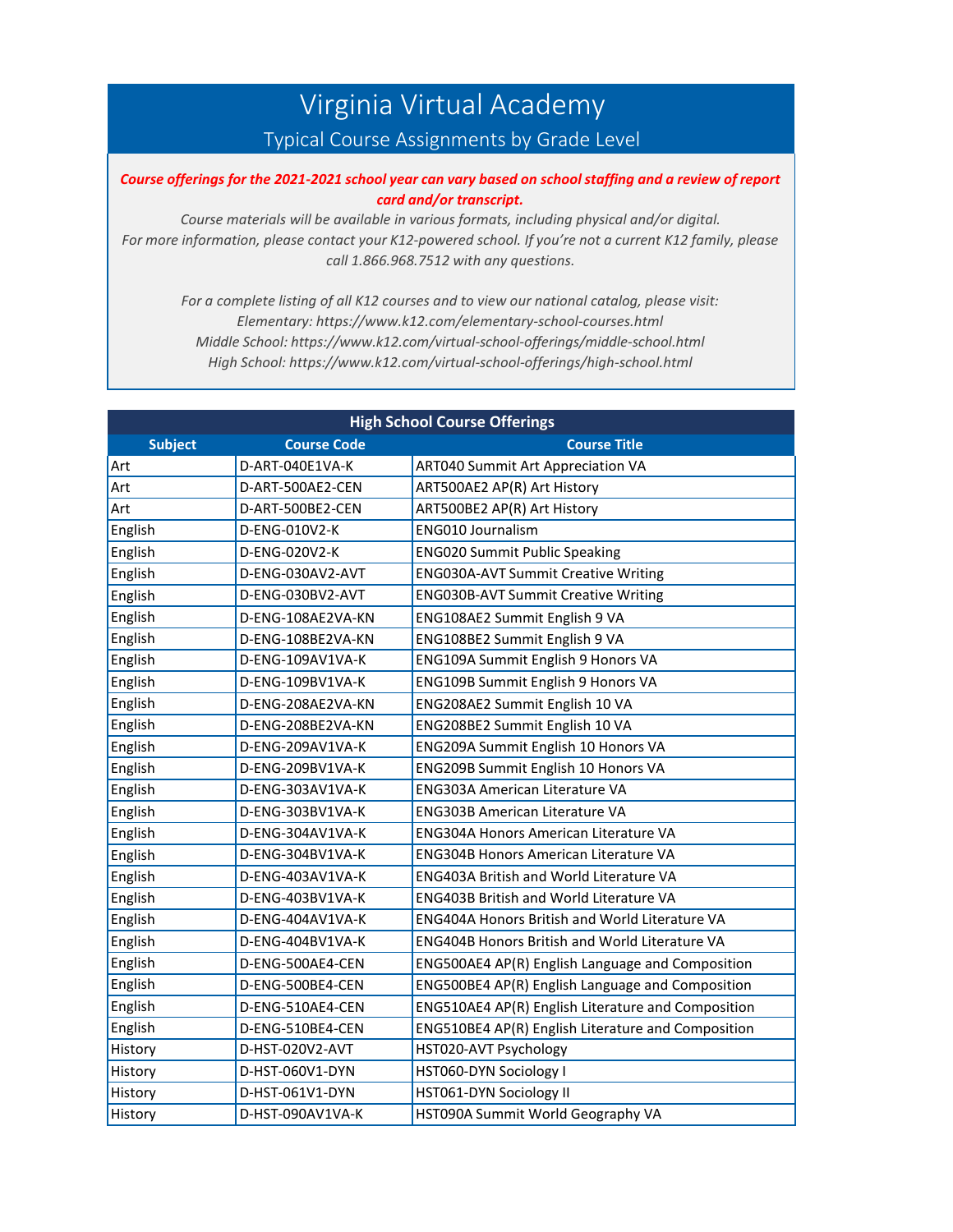| History | D-HST-090BV1VA-K   | HST090B Summit World Geography VA                 |
|---------|--------------------|---------------------------------------------------|
| History | D-HST-103AV3-K     | HST103A Summit World History                      |
| History | D-HST-103BV3-K     | HST103B Summit World History                      |
| History | D-HST-203AV1VA-K   | HST203A Modern World Studies VA                   |
| History | D-HST-203BV1VA-K   | HST203B Modern World Studies VA                   |
| History | D-HST-303AV2-K     | HST303A Summit US History                         |
| History | D-HST-303BV2-K     | HST303B Summit US History                         |
| History | D-HST-304AV2-K     | HST304A Summit Honors US History                  |
| History | D-HST-304BV2-K     | HST304B Summit Honors US History                  |
| History | D-HST-403AV2VA-K   | HST403A Summit US Government and Politics VA      |
| History | D-HST-403BV2VA-K   | HST403B Summit US Government and Politics VA      |
| History | D-HST-413AV1VA-K   | HST413A Economics and Personal Finance VA         |
| History | D-HST-413BV1VA-K   | HST413B Economics and Personal Finance VA         |
| History | D-HST-500AV3-A     | HST500A AP(R) US History                          |
| History | D-HST-500BV3-A     | HST500B AP(R) US History                          |
| History | D-HST-510V2-CEN    | HST510-CEN AP(R) US Government and Politics       |
| History | D-HST-540E3-CEN    | HST540E3 AP(R) Psychology                         |
| Math    | D-MTH-128AV2VA-K   | MTH128A Summit Algebra 1 VA                       |
| Math    | D-MTH-128BV2VA-K   | MTH128B Summit Algebra 1 VA                       |
| Math    | D-MTH-129AV2VA-K   | MTH129A Summit Algebra 1 Honors VA                |
| Math    | D-MTH-129BV2VA-K   | MTH129B Summit Algebra 1 Honors VA                |
| Math    | D-MTH-208AV2VA-K   | MTH208A Summit Geometry VA                        |
| Math    | D-MTH-208BV2VA-K   | MTH208B Summit Geometry VA                        |
| Math    | D-MTH-209AV2VA-K   | MTH209A Summit Geometry Honors VA                 |
| Math    | D-MTH-209BV2VA-K   | MTH209B Summit Geometry Honors VA                 |
| Math    | D-MTH-308AV2VA-K   | MTH308A Summit Algebra 2 VA                       |
| Math    | D-MTH-308BV2VA-K   | MTH308B Summit Algebra 2 VA                       |
| Math    | D-MTH-309AV2VA-K   | MTH309A Summit Algebra 2 Honors VA                |
| Math    | D-MTH-309BV2VA-K   | MTH309B Summit Algebra 2 Honors VA                |
| Math    | D-MTH-310AV1VA-K   | MTH310A Summit ALG, Functions & Data Analysis VA  |
| Math    | D-MTH-310BV1VA-K   | MTH310B Summit ALG, Functions & Data Analysis VA  |
| Math    | D-MTH-403AV1VA-K   | MTH403A Math Analysis VA                          |
| Math    | D-MTH-403BV1VA-K   | MTH403B Math Analysis VA                          |
| Math    | D-MTH-500AE3-A     | MTH500AE3 AP(R) Calculus AB                       |
| Math    | D-MTH-500BE3-A     | MTH500BE3 AP(R) Calculus AB                       |
| Music   | D-ART-020AE1VA-K   | ART020A Summit Music Appreciation VA              |
| Music   | D-ART-020BE1VA-K   | ART020B Summit Music Appreciation VA              |
| Other   | D-BUS-024AV1VA-CEN | BUS024A-CEN Principles of Business & Marketing VA |
| Other   | D-BUS-024BV1VA-CEN | BUS024B-CEN Principles of Business & Marketing VA |
| Other   | D-ORN-100V1-K      | ORN100 Finding Your Path I                        |
| Other   | D-ORN-200V1-K      | ORN200 Finding Your Path II                       |
| Other   | D-ORN-300V1-K      | ORN300 Finding Your Path III                      |
| Other   | D-ORN-400V1-K      | ORN400 Finding Your Path IV                       |
| Other   | D-OTH-010V2VA-K    | OTH011 Summit Personal Health 9 VA                |
| Other   | D-OTH-021E1VA-KN   | OTH021 Summit Personal Health 10 VA               |
| Other   | D-OTH-020AV2-K     | OTH020A Summit Physical Education                 |
| Other   | D-OTH-020BV2-K     | OTH020B Summit Physical Education                 |
| Other   | D-OTH-022V1-K      | OTH022 Summit Personal Fitness II                 |